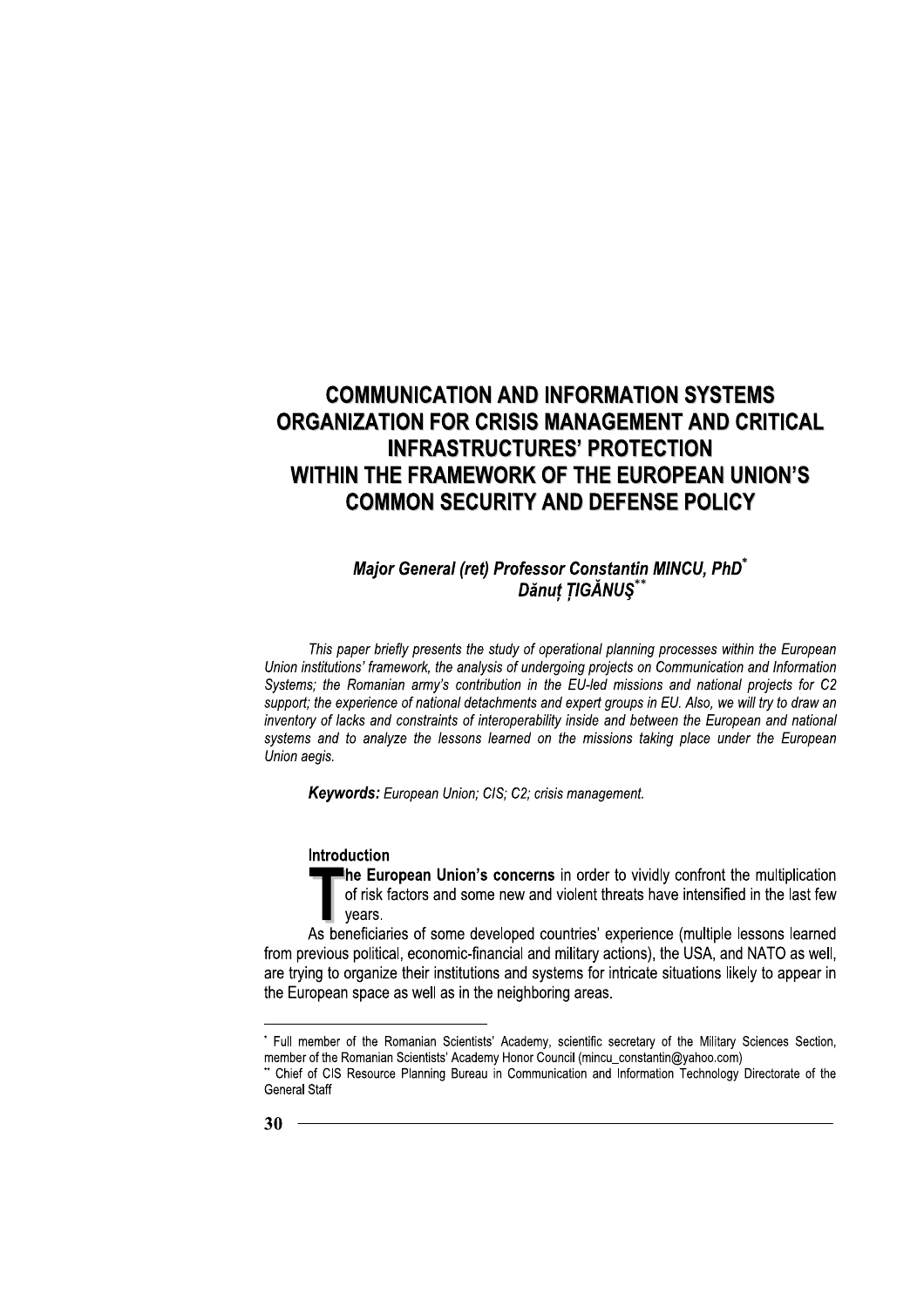Special attention is given to "Communication and Information Systems for Crisis Management and Critical Infrastructures' Protection".

Our paper tries to synthetically present some main aspects of planning. accomplishment and use of communication and information systems for the support of institutional and operational framework to put into practice the Common Defense Security Policy (CSDP) in the European Union, consequent to the introduction of stability and security for those systems' elements under the information era challenges.

1. Crises and their management within the European Union's Common **Security and Defense Policy framework** 

Many experts willingly consider EU is not anymore an exclusively economic organization, as it increasingly plays its role as local and regional crisis' manager, develops procedures, rules and means for the identification, classification and protection of critical infrastructures on its territory.

Institutional and operational process of action in crisis situations is undergoing and, against this background, the estimation of information flows and architectural framework for support systems as the communication and information systems (CIS) for the complex processes of command & control (C2).

EU structures' specialists, as the ones from the member-states, intensively and carefully analyze (owing to the present day context as regards its political, economic, financial, juridical, diplomatic and military issues) the following areas:

#### • Contemporary crises in the security field:

- Contemporary crises and types of crises:
- Common Foreign and Security Policy as well as the long term development trends:

- Implementation of the European Security Strategy in the field of common and national crisis management and critical infrastructures' protection;

• Crisis management by EU-led missions in the CSDP framework, by the participation and engagement of the member-states on military and civilian capabilities and forces issues:

-Development of EU crisis response capacity and settlement of this organization's missions set as well as of the needed forces for them;

-Clarifying and gradual implementation of planning process and decisional mechanism at European strategic level for crisis management and critical infrastructures' protection (i.e., institutions, bodies, procedures, rules, commitments, etc.);

## • Command and control of forces used by EU for crisis management:

-Crystallization and implementation of EU Conception regarding the military and civilian actions' command and control (political control, strategic quidance, comprehensive approach, ad-hoc chain of command, multi-nationality, unity of command, unity of effort and flexibility);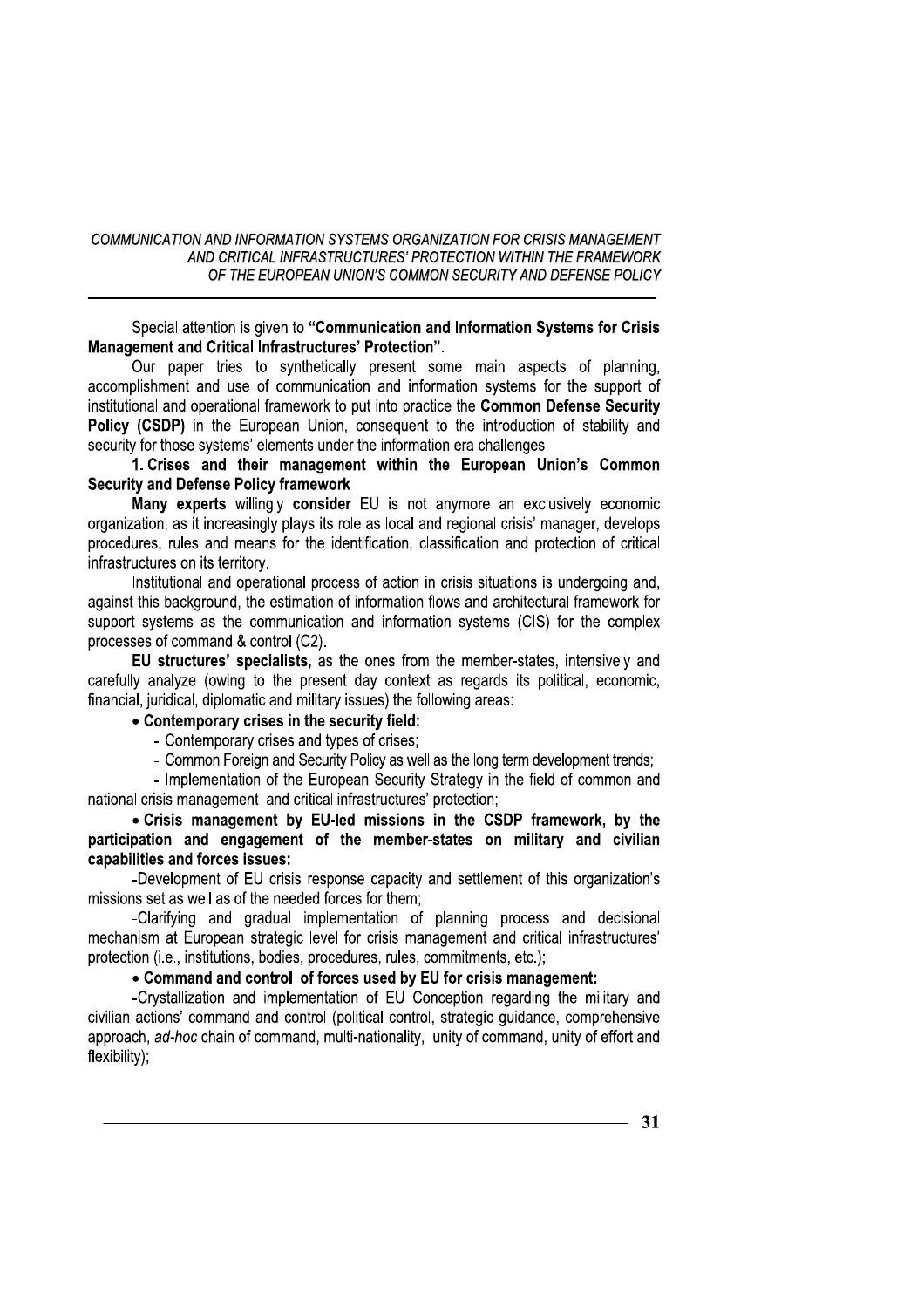Maior General (ret) Professor Constantin MINCU, PhD Dănut TIGĂNUS

-Organization and functioning of military HQs for EU operations command, inclusively resources for Communication and Information System (who, with what and to which level it needs to provide specific personnel and equipment).

## • Clarification of some aspects concerning the national contributions to the crisis management and critical infrastructures' protection:

- NATO's efforts to remain unduplicated;

- Correct and complete understanding and processing of trends regarding France, Germany and Great Britain's contributions to CSDP and Romania's positioning along this process:

- Settlement on real bases of human, material, financial or other nature potential of Romania's contribution to the implementation of the Common Security and Defense Policy and to possible actions.

2. Requests and principles regarding communication and information systems' planning and accomplishment for crisis management:

• factors influencing communication and information systems' planning and accomplishment are identified and analyzed, such as:

- Robust connection of participants, military and/or civilian forces;
- data and information collection, processing and dissemination;
- Fulfillment of the capability for a common understanding of the real situation;
- Growth of operational efficacy by information efficiency.

Area specialists consider the previously mentioned desiderata fulfillment depends on some factors influencing the process of CIS planning, projection, accomplishment, implementation, deployment on the theatre of operations and use in the support of EU missions (Annex no. 1), as follows: command and control systems' interoperability, including the supporting CIS; researche results and EU projects for Common Security and Defense Policy support; Lisbon structural transformations; EU - NATO relation as regards cooperation in the CIS projection, fulfillment and implementation field for the support of crisis management operations; operational factors.

• CIS planning for crisis management and critical infrastructures protection within the SCDP framework:

- Existence of an integrated architecture of communication and information systems is considered mandatory to assess the information superiority throughout the mission fulfillment:

- Definition of information exchange requests at strategic, operational and tactical levels within the EU missions' framework:

- Crystallization and application of a set of requests and principles regarding the operational planning process (selection of the option, Initial Military Directive elaboration, elaboration of chapters concerning CIS and adjacent annexes, etc.).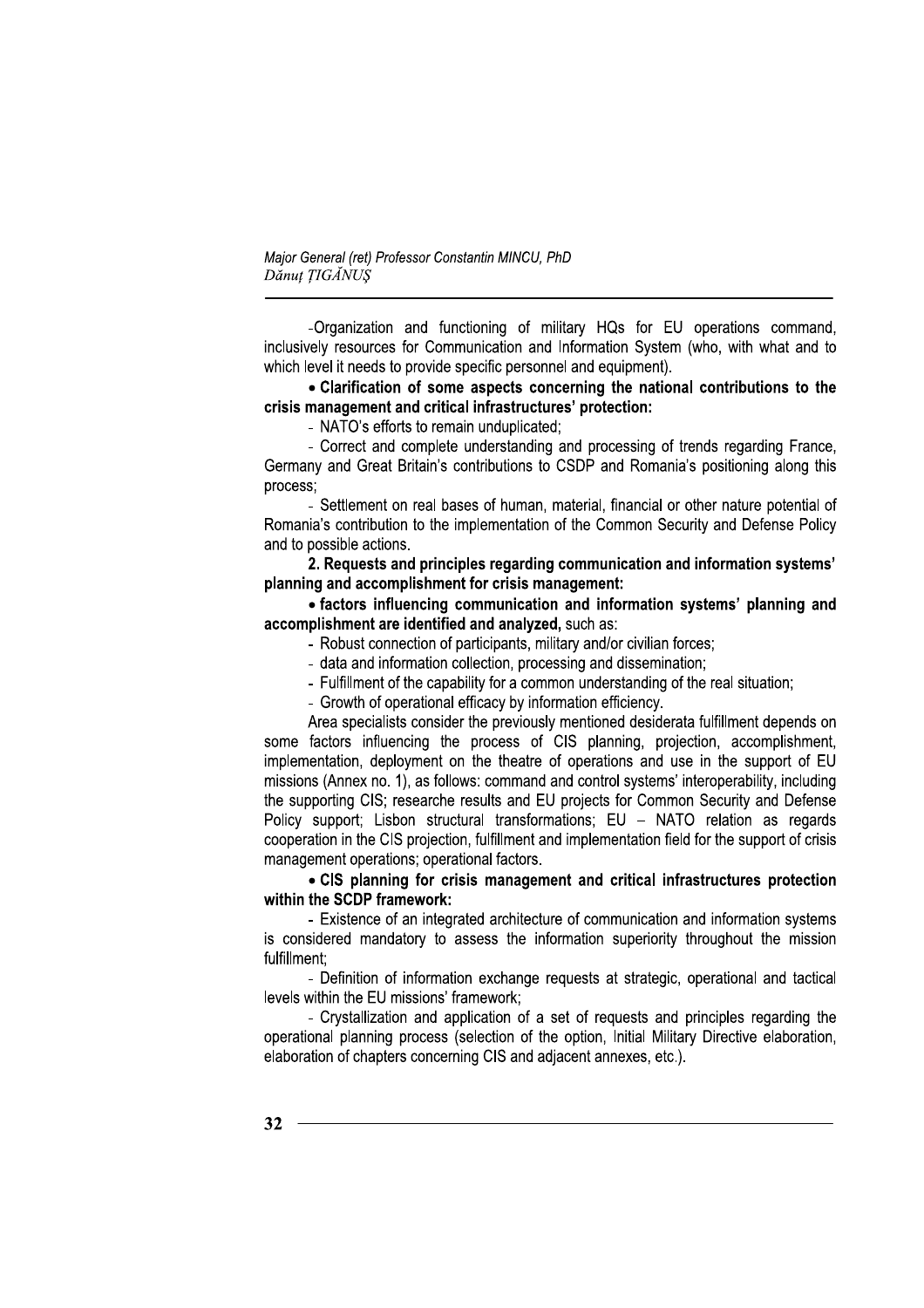#### • Organizational and architectural framework to accomplish CIS in support of EU missions for crisis management:

- CIS architectural framework in EU is identified as the same as the one defined by NATO as NAF (NATO Architecture for C.3 and V.3 systems)<sup>1</sup>, this being a major advantage for national CIS projection submitted to the forces' disposition able to act alternatively under both organizations' aegis.

• EU and member-states CIS structure and functions:

- The structure comprises: Communication and Information System with fixed infrastructure. Communication and Information System for surveillance and early warning: deployable Communication and Information System and Communication and memberstates' Information Systems:

- Structurally speaking, CIS is set up as seen in Fig. 1. EU specialists and decisionmakers consider it will have a modular and scalable composition, being organized in communication and information permanent centers (CIPC), located in Brussels and member-states' capitals, communication and information operational centers (CIOC), both fixed and deployable, supporting or terminal, from the level of operational HOs (OHO, FHO: forces' components or GTL), lines of communication (LC) on various information transportation media:

- All above-mentioned elements will be integrated in the information transport infrastructure by two levels of classification: EU SECRET and EU RESTRICTED (EU extended area secured network), which will have as basic application the secret level mail system – CAMEO (software application of collaboration in the crisis management network).



Fig. Main Document Only. Components of communication and information **nto** system for crisis management (structural approach) account the mission's specific and extended, information exchange requests for command,

<sup>&</sup>lt;sup>1</sup> European Defence Agency, Network Enabled Capability Implementation Study, EU NEC Vision third report, Brussels, 09.02.2010, p. 23.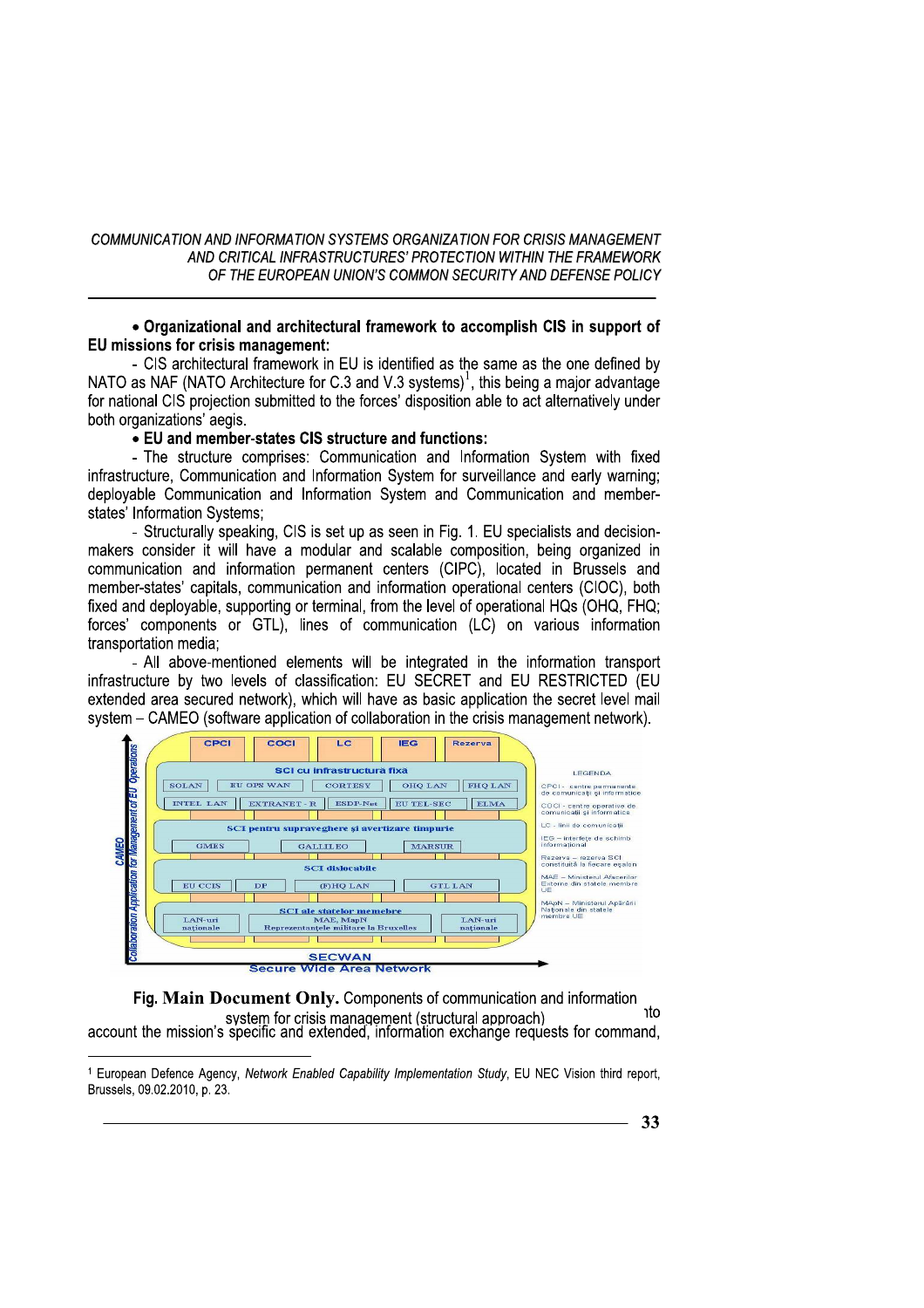Maior General (ret) Professor Constantin MINCU, PhD Dănut TIGĂNUS

control, information, surveillance and reconnaissance, cooperation needs in the theatre of operations, as well as the HQs emplacement in the field. Basic services are main network services, interoperability services, security services, management services, communications services:

- Functional services can be provided for: joint forces' command and control: land. air and naval forces' command and control; logistics; information; other functional services;

- Taking as a basis the functional analysis of a CIS generic system, the following functions are identified: interface with the user; conference facilities; regional radio coverage; public notice or announcing; information provision; circuits commutation; packages commutation; transport in the local network; data transfer capacity management, interface with dispersed users, external transmissions, of security, ambient infrastructure, network management, of interconnection.

3. CIS use along the EU-led missions for crisis management and critical infrastructures protection:

#### • CIS for early warning and strategic planning:

- There are ideas, that, in order to fulfill CIS for early warning, three types of information flows will be analyzed and considered by taking into account the command and control options for the mission: basic information law for routine information, information flow for information in EU-led autonomous operations, information flow for information in Berlin Plus (the existent situation regarding CIS for CSDP application is generically presented in Annex 2);

- From the analysis of the actual systems of communication and information available in the EU, we can draw the conclusion that at present they have a low level of interconnectivity, many breeches making necessary the information manual transfer and a much too high level of classification which, not at all times meets users' requests and, more importantly, there is no unique infrastructure for the automatic interconnection of CSDP institutions with the operational decision-makers from member-states' capitals.

#### • Deplovable CIS use for crisis management support within CSDP framework:

- Accomplishment of a common infrastructure of network for information exchanges at all levels and implementation of some specific measures to increase the systems and services' viability throughout the EU-led missions;

- This common infrastructure of network presumes LANs interconnection of strategic level military structures (OHQ) with the operational (FHQ) and tactical level ones;

- Many experts regard deployable CIS viability and structure elements as dependant on their structure, on how dispersed are the component elements, how much is provided of the reserve and technical solutions adopted for information flow transport. Another influence factor specific for EU predictable mission is the level of dependency, at the operational and tactical levels, by the telecommunication infrastructure provided by host nation's public operators.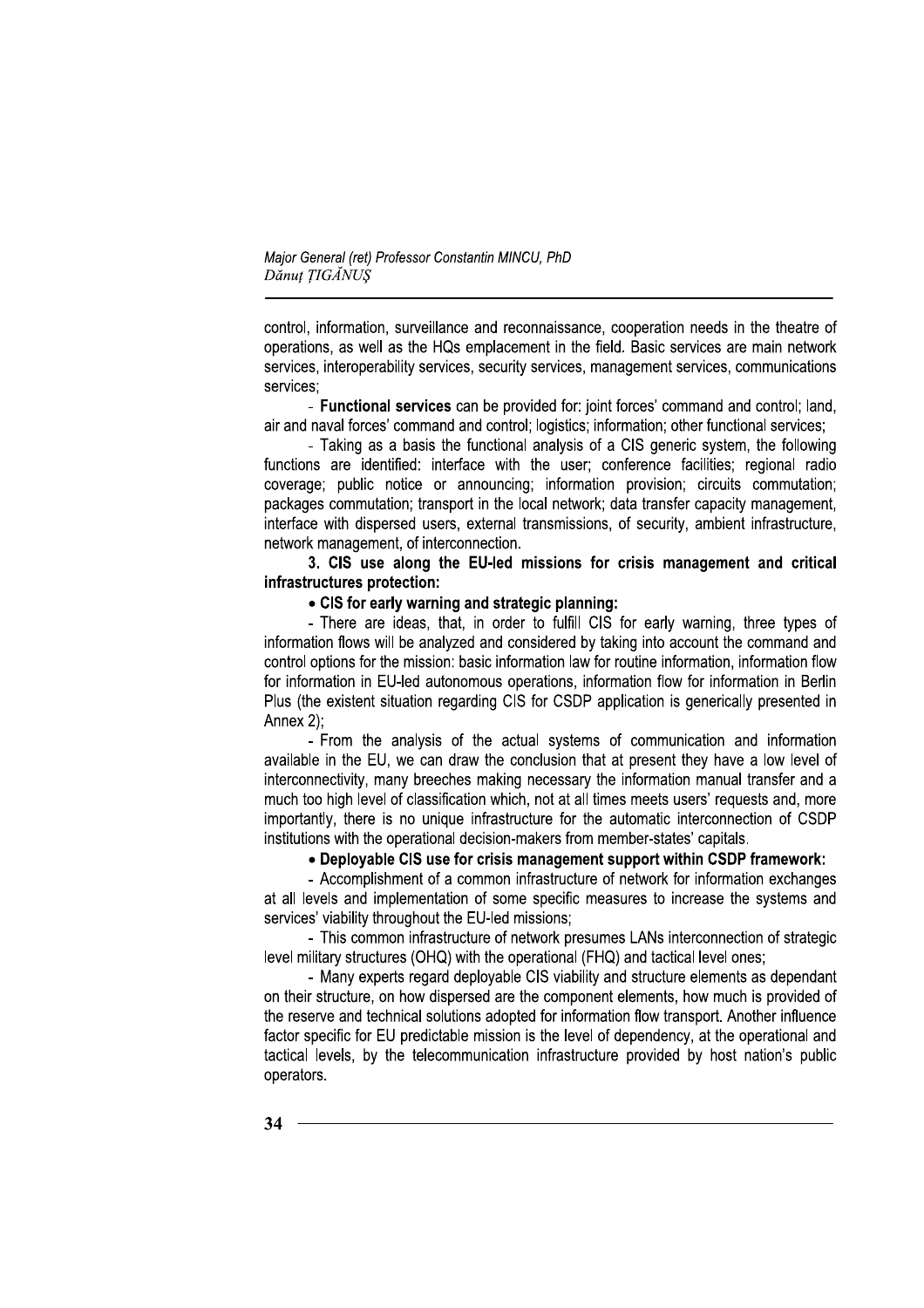#### • Aspects concerning CIS missions under the conditions of Network Eased **Capabilities (NEC):**

- EU considers NEC represents "the ability to set up a unitary environment for a comprehensive approach and the efforts' unification of military, civilian and all the actors, at all levels, in the EU-led operations for crisis management"<sup>2</sup>;

- Some estimate NEC will be implemented as soon as the premises for the implementation of a federalized infrastructure for exchange of data, information and information services in the support of EU-led missions has been created.

#### • Use of communication and information systems to support operations in computer networks and cyberspace defense:

- Operations in computer network are defined as "deliberate actions performed for IT network, computers and other electronic equipment optimization aiming to gain and maintain information supremacy concomitantly with the decrease of the adversary's capacity to act in this regard";

- At EU level, the Computer Network Operations (CNO) is under CSDP control but it has not yet been fully legally settled although there some specific measures have been taken in EC framework by the introduction of Directive 2006/24/EC regarding the abstention of data generated or performed by electronic communication services dished to the public<sup>3</sup>.

• Harmonization of national efforts to use the communication and information systems in support of crisis management:

- It is considered necessary to appoint, on hierarchical levels, an Officer **Coordinator for Information Management (OCIM):** 

- Improvement of EU military and special development organizational framework;

- Identification of some opportunities concerning the Romanian Armed Forces participation in CIS development for EU needs (the Romanian experience in Afghanistan SEEBRIG mission and also some Romanian specialists' value proved in NATO, UN, EU missions should be considered in this respect).

4. Stability in communication and information systems functioning and security throughout EU-led missions:

>From the civilian authorities' perspective, any international confrontation, on different levels and causes, attracts a multiplication of the force balance while on the military level there is an apparent limitation of those (military power restriction due to the decrease of the violent character of confrontations). These principles practically manifest under the context of the missions undergone for crisis management as vulnerabilities damaging own

<sup>&</sup>lt;sup>2</sup> EDA, EU NEC Concept for NEC in support of ESCD (12737/08 + COR1), Brussels, 2008, p. 3.

<sup>3</sup> Comisia Europeană, Directiva UE 2006/24/CE, publicată în Jurnalul oficial al UE (JOUE), nr. L.105, din 13.04.2006.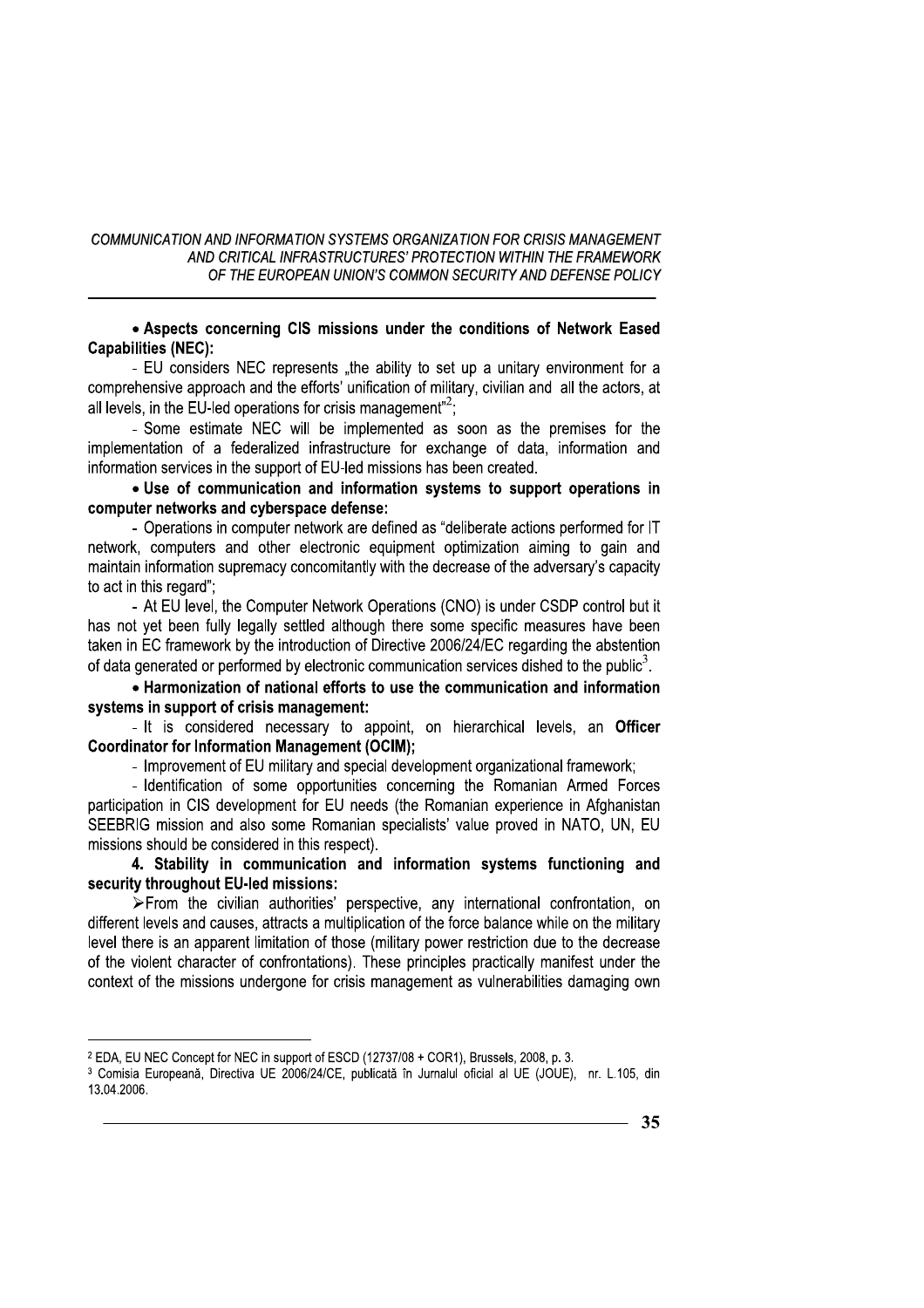Maior General (ret) Professor Constantin MINCU, PhD Dănut TIGĂNUS

communication and information system's stability and security, as a whole, and, to a certain extent, the stability of its functioning elements.

## • Communication and information systems' stability during the EU-led crisis management missions:

- Stable functioning presupposes some multilateral measures' adoption to provide stability under the conditions of a multitude of random factors able to be estimated but not exactly found out and the presence of disturbing actions by destructive factors performed by the enemy;

- Communication and information systems' analysis mainly means to respect the basic rules such as: modular global approach: profitability: orientation toward users: assessment of the unique process of data introduction; general and independent solution for the system's configuration; possibility of further development;

- Calculation by complex mathematical means of CIS stability;

- Calculation on statistical and probabilistic bases of CIS availability (availability is defined as the probability of a CIS element to be able to provide the functional capacity requested by users):

- Organizational structures and information flow stability presupposes identification of specific measures to provide organizational structures' stability by enforcing the approach of many relatively distinctive fields such as: continuity of command and control processes and leadership capacity; use of technical means and functional structures' liability; stability to jamming and electromagnetic disturbances; mobility of equipment and of structural elements:

- Settlement of principles and requests on information provision:

- Identification and putting into practice of solutions for the harmonization of national efforts to assess information traffic during EU-led missions;

- Insurance of CIS security by organizational and technical measures during EU missions' preparation and development;

- Elaboration and strict observance of some principles concerning CIS security;
- Accreditation on scientific principles of CIS security standards;

- Careful multi-criterion study of some challenges against CIS security under the network eased environment.

#### 5. The authors propose some measures for EU and national authorities:

• Crisis management missions' command and control by setting up a permanent C2 structure and a unique strategic military command in Brussels;

- . Provision of support systems by the unitary approach of CIS problems in EU:
- CIS stability and security by applying unique standards of functioning and security;
- Efficient exercise of information security risk management;

• Implementation, with more force and efficiency, in the Romanian Armed Forces, of NATO and EU CIS procedures;

36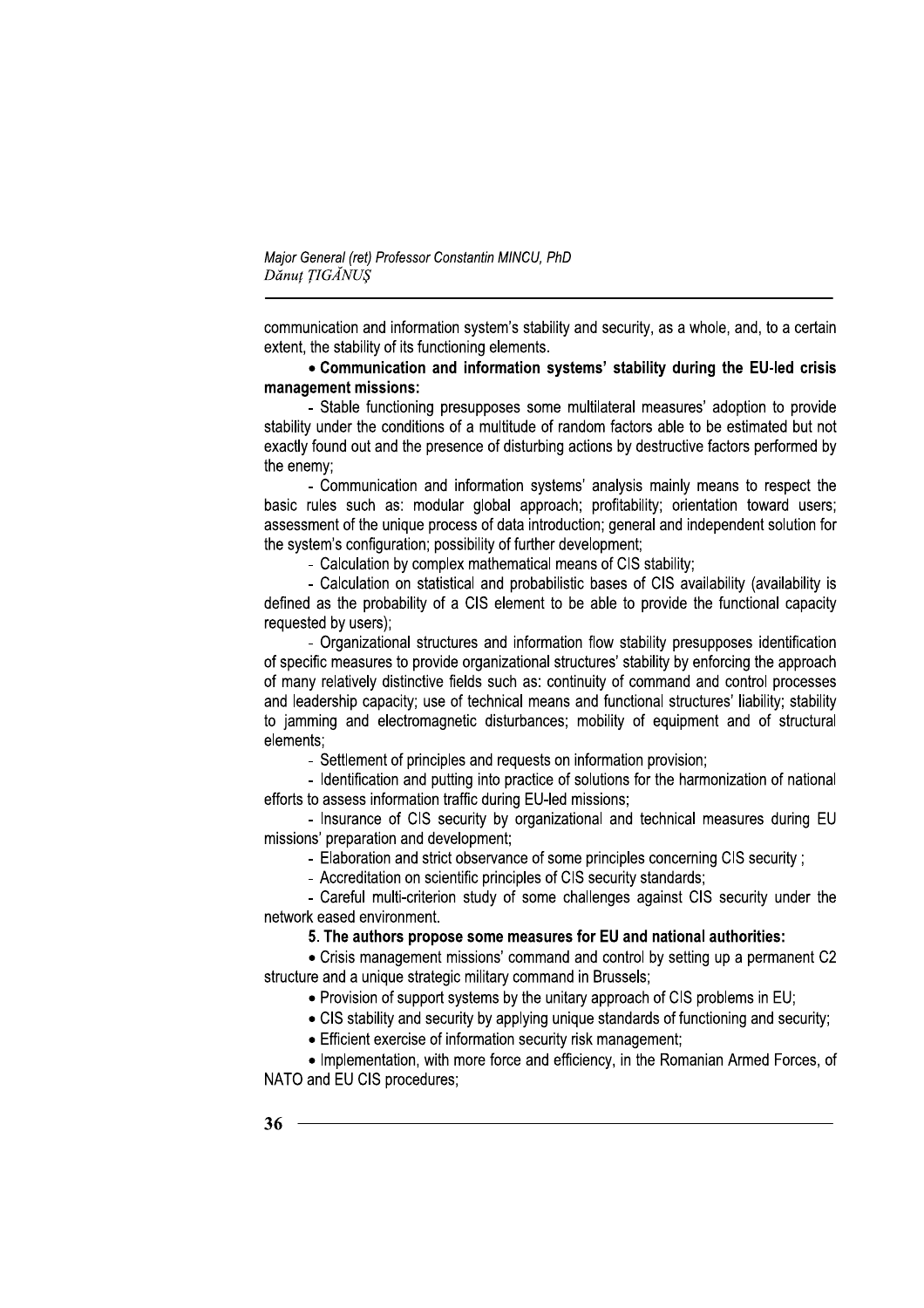· Identification of some organizational and technical measures to increase CIS deployable operational and tactical efficiency;

• Information management implementation in all EU systems, networks and services.

In conclusion, we propose the following major quidelines of development as concerns CIS field designed to support EU-led missions for crisis management and critical infrastructures protection:

- To revise the operations' concept and their proper particularization to increase the straightforwardness and to avoid the misunderstandings on their implementation during the missions:

- To standardize processes and rules at all the operational levels;

- To develop and implement CIS in conformity to operational scenarios;

- To define interconnection architectures for the existent networks and to create common infrastructure for C2 chain:

- To revise levels of classification of networks and to define some common compulsory requests as CIS concerns for EU and member-states.



#### A. Official documents

- [1] Council of the EU, Suggestions for procedures for coherent, comprehensive EU crisis management, No. 11127/03, Brussels, 2003.
- [2] European Defence Agency, Draft technical Specifications for C4I Reference Architecture EU Battle Group (C4I RA EU BG), version 4, PROV 10-CAP-012, Brussels, 2010.
- [3] NATO Network Enabled Capability Feasibility Study, Vol II, Detailed Report Covering a Strategy and Roadmap for Realizing an NNEC Networking and Information Infrastructure (NII) v.2.0, NC3A, Brussels, 2005.

**B.** Author works

- [4] Alberts S.D., Gartska J.J, Network Centric Warfare Developing and Leveraging Information Superiority, Centre for Advanced Concepts and Technology C4ISR, Washington, D.C., 1999.
- [5] Alexandrescu C-tin, Ilina D., Mincu C-tin, Bazele matematice ale orgaizării sistemelor de transmisiuni. Editura Militară. Bucuresti. 1994.
- [6] Frunzeti T., Consideratii asupra participării Armatei României la actiuni colective, Editura Universității Naționale de Apărare "Carol I", București, 2006.
- [7] Gya G., ESDP and EU Mission Update, European Security, Brussels, 2007.
- [8] Merlingen M., Ostrauskaité R. (ed.), European Security and Defence Policy An Implementation Perspective, Routledge, Abington, 2008.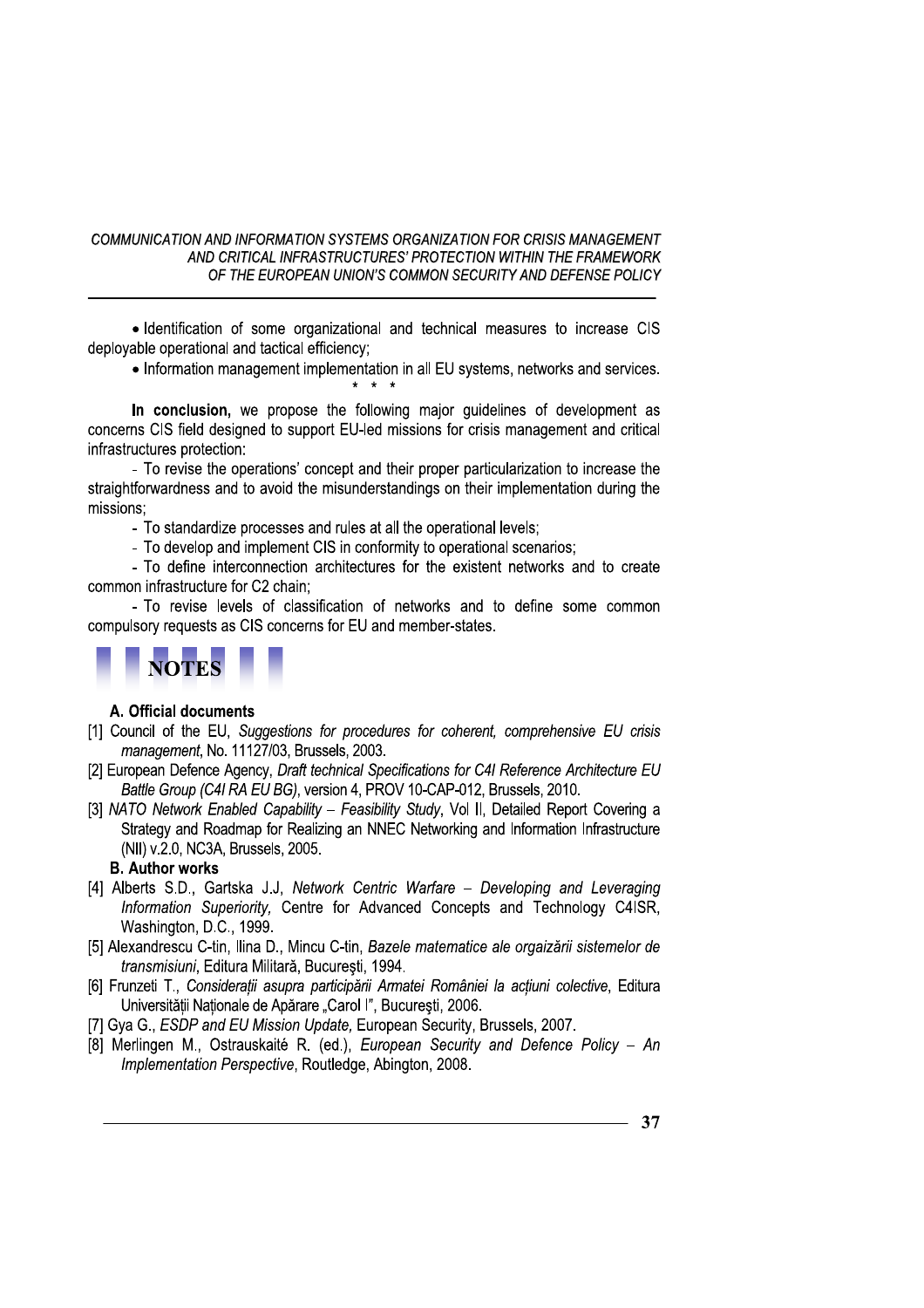Major General (ret) Professor Constantin MINCU, PhD Dănuț ȚIGĂNUS

- [9] Timofte G, Tudose E., Constantin G., Protecția informațiilor în sistemele de comunicații militare moderne, Editura Inedit, București 2006.
	- **C. Publications**
- [10] Bomqvist P., CIO Target document for Networking and Information Infrastructure (NII), Swedish Armed Forces, Stockholm, 2009.
- [11] Domingo A., Wietgrefe H., TN-1009, NATO Deployable CIS Target Architecture Document, Edition 2.0, NC3A, The Hague, 2004.
- [12] Frunzeti T., Gestionarea crizelor în războiul rece, Lumea Militară, nr. 1, București, 2006.
- [13] G. Gamow, Z. Phys. 51, 204 (1928).
- [14] D. Forster, Hydrodynamic Fluctuations (Benjamin, New York, 1975) Vol. I, p. 25.
- [15] P. Ring and P. Schuck, The Nuclear Many-Body Problem (Springer-Verlag, Berlin, 1980).
- [16] A. Sandulescu and O. Dumitrescu, Phys. Lett. B 24, 212 (1967).
- [17] E. S. Paul et al., Phys. Rev. C 61, 064320 (2000).
- [18] V. G. Soloviev, Theory of Atomic Nuclei (Institute of Physics Publishing, Bristol, 1992) pp. 123-125.

#### Annex 1

## COMMUNICATIONS AND INFORMATION SYSTEMS AT THE STRATEGIC POLITICAL-MILITARY LEVEL FOR PSAC MISSION SUPPORT